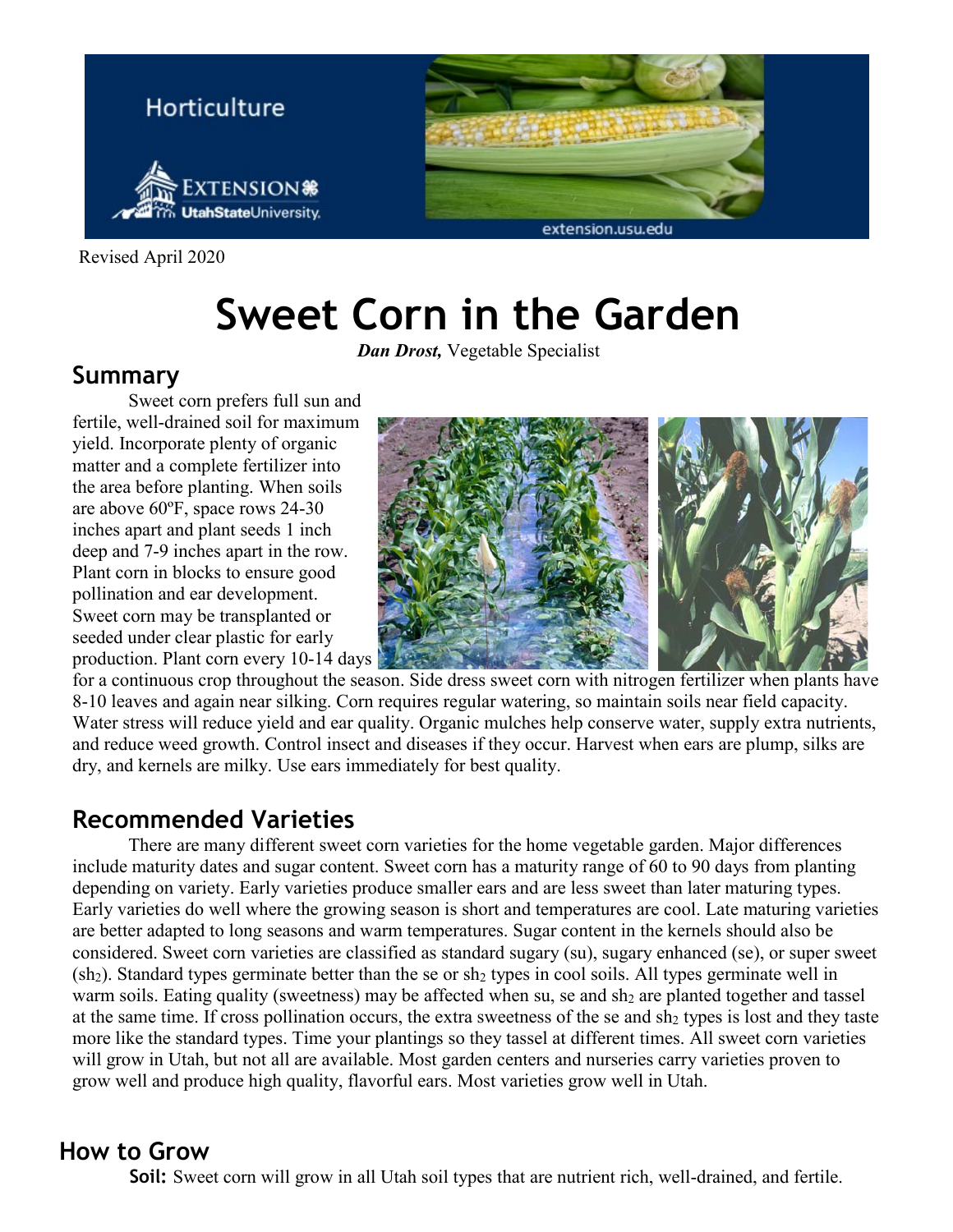**Soil Preparation:** Before planting, determine fertilizer needs with a soil test and then follow the recommendations given with the test report. If fertilizer applications are warranted, work the fertilizer into the top 6 inches of soil. If you fertilize with compost, apply no more than 1 inch of well-composted organic matter per 100 square feet of garden area.

**Plants:** Sweet corn is a warm weather vegetable that requires soil and air temperatures above 60°F for best germination and plant growth. Plant after the last frost-free date for your area. For earlier corn, some gardeners grow transplants for planting after the frost-free date. Seeds may be sown 3-4 weeks earlier if planted through or under clear plastic tunnels (see photo above).

**Planting and Spacing:** To plant 100 feet of row, you will need 3-4 ounces of seed. Planting in blocks of three or more rows rather than in a single long row. This improves pollination and ear production. Plant corn seeds 1 inch deep. Seeds should be spaced 7-9 inches apart in the row with 24-30 inches between rows. For high-density corn, plant in 15 by 15 inch squares. Plant the same variety or type every 10-14 days until early July for continuous production throughout the season. Corn requires 60-90 days to mature depending on variety. Planting a  $65$ ,  $70$ ,  $75$ , and  $80$  day variety of the same type (su, se, or sh<sub>2</sub>) at the same time will ensure production over a longer time period. With a little planning, a continuous supply of fresh sweet corn can be produced.

Water: Sweet corn requires regular watering throughout growth for best production. Soils should be maintained near field capacity. Water needs are critical during tasseling, silking, and ear formation. Drought stress during ear development will decrease yield, lower kernel quality, and affect flavor. Watering amounts depend on soil type.

**Fertilization:** In addition to the fertilizer used when preparing the site, sweet corn needs additional nitrogen fertilizer to produce optimum yields. Side dress sweet corn with ½ lb. of 21-0-0 per 100 square feet when plants are near knee high (8-10 leaves) and with an additional  $\frac{1}{4}$  lb. when the first tassel or silks appear. Place the fertilizer 6 inches to the side of the plants and irrigate it into the soil.

**Mulches and Row Covers:** Clear plastic mulches help conserve water, provide some frost protection, and allow earlier planting and maturity, but stimulate weed growth under the plastic. Fabric row covers also protect young plants from frosts. Organic mulches like grass clippings, straw, and shredded newspaper also help control weeds and reduces soil water loss.

# **Problems**

**Weeds:** Control weeds with regular cultivation especially when plants are small. Once sweet corn begins to grow vigorously, it will out-compete the weeds. When cultivating, avoid root damage which can slow plant growth.

| Insect                       | <b>Identification</b>                                                                                                                                                                      | Control                                                                                                                                                           |
|------------------------------|--------------------------------------------------------------------------------------------------------------------------------------------------------------------------------------------|-------------------------------------------------------------------------------------------------------------------------------------------------------------------|
| Aphids                       | Green or black insects that feed on<br>leaves, tassels and ears. Small plants<br>become crinkled and growth is stunted<br>when heavily infested. Honeydew<br>makes plants and ears sticky. | Use insecticidal soaps, appropriate<br>insecticides, or strong water stream to<br>dislodge the insects. Aphids cause cosmetic<br>damage to the ears.              |
| Corn Earworms                | Larvae feed on silks and ears of corn.<br>Damage symptoms include holes in ear<br>tips, loss of silks, and damp excrement<br>near silk.                                                    | Spray with BT or other insecticides.<br>Regular sprays are needed to protect the<br>plants. Apply mineral oil to silks.<br>Remove damaged part of ear at harvest. |
| Cutworms or<br>Army Worms    | Larvae feed near the soil surface and<br>sever the plants close to the ground.<br>Most damage done at night.                                                                               | Use barriers or collars around plants. Keep<br>organic mulches way from young plants.                                                                             |
| <b>Disease</b>               | <b>Symptom</b>                                                                                                                                                                             | <b>Control</b>                                                                                                                                                    |
| Root Rots and<br>Damping Off | Seedlings darken, wilt and die.<br>Associated with cool, wet conditions<br>in the spring.                                                                                                  | Use treated seed. Allow soils to dry before<br>re-watering.                                                                                                       |

### **Insects and Diseases:**